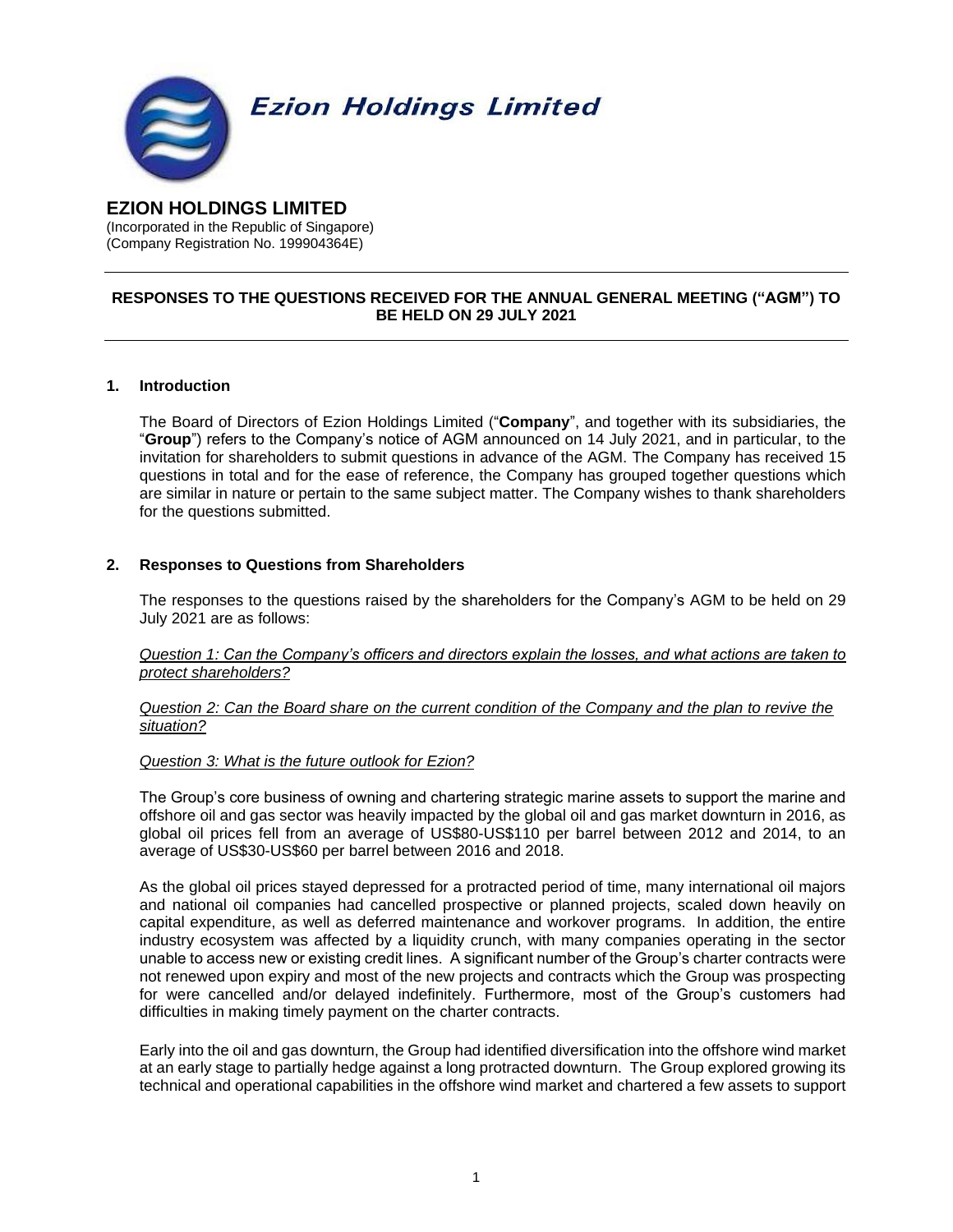the offshore wind sector, in various capacities, including offshore accommodation service as well as wind turbine installation.

In 2017, the Company had identified that it would need to stabilise the financial footing of the Group via an extensive refinancing and restructuring exercise that it had carried out from 2017 to 2020, in two broad phases.

## **Phase 1 – Stabilising the financial footing of the Group via a refinancing and restructuring package with the Group's creditors**

In 2017 and 2018, the Company:

- (a) Refinanced its medium term notes and perpetual securities totalling S\$575 million through a consent solicitation exercise with its noteholders and securityholders;
- (b) Refinanced its bank loans of approximately US\$1.5 billion, reducing the interest rates on the loans, reducing fixed principal repayments, and extending the loan tenures by 6 years;
- (c) Obtained additional revolving credit facilities of up to US\$118 million for the purpose of reactivating and redeploying the assets; and
- (d) Raised additional equity capital of S\$20 million for the purpose of funding future business growth and to capitalise on new opportunities.

Notwithstanding the extensive refinancing package, the offshore oil and gas market condition continued to deteriorate, and the systemic credit crunch in the whole industry impacted shipyards, equipment suppliers and service providers, which imposed tighter credit terms, further exacerbating the difficulties of the Group. The Group was also unable to drawdown the required funds from its secured lenders in a timely manner which severely affected the Group's ability to reactivate, deploy, operate and maintain its assets.

In light of the extended difficulties, the Group hastened its efforts on the second phase of the restructuring exercise to de-leverage and recapitalise the Group.

#### **Phase 2 – Investment by a strategic investor to de-leverage and recapitalise the Group**

- (a) On 31 March 2019, the Company entered into a conditional debt conversion agreement with Yinson Eden Pte. Ltd. (the "**Subscriber**"). The transaction was to de-leverage the Group significantly and reduce its debt by approximately US\$916 million. As announced by the Group on 12 April 2019, 15 April 2019 and 1 October 2019, the Subscriber had not entered into the various debt assignment agreements with the respective secured lenders of the Group by the long-stop date, and the conditional debt conversion agreement was terminated as a result.
- (b) The Company continued to engage with the Subscriber and its secured lenders on a revised transaction, and subsequently, after protracted negotiations, had entered into a revised transaction with the Subscriber, as announced by the Company on 28 February 2020. The revised transaction encompassed a proposed scheme of arrangement, and would de-leverage the Group significantly, reducing its debts by over US\$1.1 billion, to less than US\$403 million. In addition, the Company would raise US\$47 million of cash in equity, and up to US\$170 million more in cash, from options and convertible notes.

Unfortunately, within a month after entering into the revised transaction, COVID-19 had spread rapidly around the world, and was declared a pandemic by the World Health Organisation. In Singapore, nonessential workplace premises were closed, non-essential court hearings were postponed and the proposed scheme of arrangement was delayed. Global oil prices collapsed and fell below zero for the first time in history. At the same time, financial institutions remained adverse to lending to the entire industry segment, and global economic conditions were bleak and uncertain.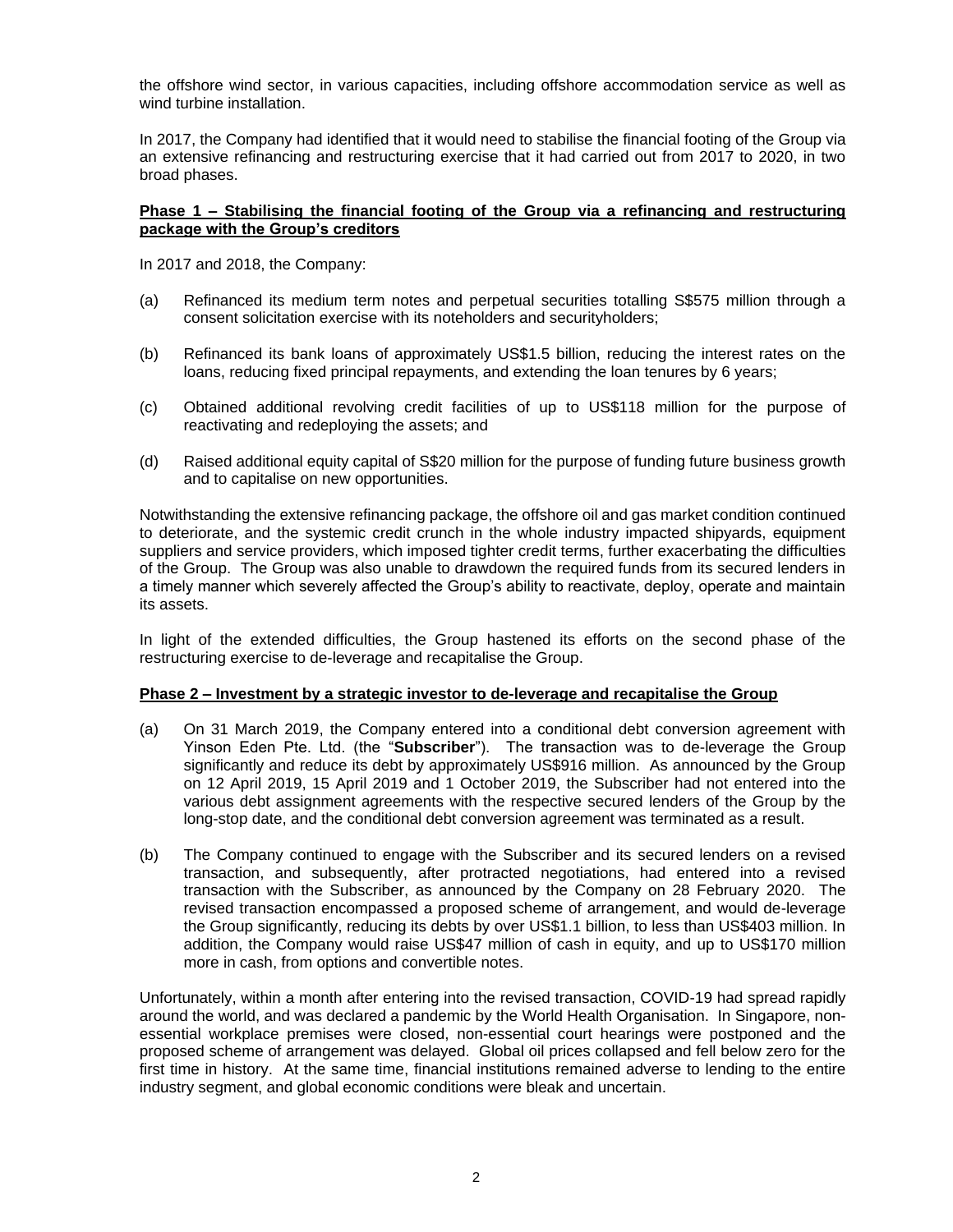Amidst this uncertain economic backdrop, the strategic investment by the Subscriber failed to materialise and lapsed on 1 September 2020. The Board and Management, in consultation with the Group's secured lenders, then explored the various restructuring options available to the Group, including but not limited to liquidation or winding up, judicial management and receivership. These discussions were centred on preserving the maximum possible value for all the Company's stakeholders, and cumulated in the adoption of the current restructuring plans which focus on transitioning and refocusing the Group's business to the provision of project management, vessel management and consultancy services with an asset light capital structure (the "**Restructuring Plans**"), while continuing the search for an investor to recapitalise the Company on the basis of a vessel and project management service company, and/or realise the value of the listed status of the Company.

#### *Question 4: Is Ezion moving away from oil business and moving towards opportunities in green energy?*

The Group will continue to leverage on its operational experience and track record to explore new opportunities in both the offshore renewable energy sector, as well as the offshore oil and gas sector, with a focus on providing vessel management, project management or consultancy services.

Furthermore, as announced by the Company on 20 June 2021, 16 March 2021 and 7 December 2020, Teras Offshore Pte Ltd ("**TOPL**"), a subsidiary of the Company had been awarded a wind turbine transportation and installation contract (the "**Contract**") by Foxwell Energy Corp Ltd. In addition, as announced on 16 March 2021, TOPL had entered into a cooperation agreement with 特瑞斯海事技術服 務(股)公司 ("**TRS**") where TOPL would provide project management and consultancy services in relation to the procurement, transportation and installation of the subsea foundations, subsea cables and offshore substations for the Taipower II Project.

However, as previously announced on 20 June 2021, with the developments on the Restructuring Plans as described above and the resurgence of Covid-19 globally, discussions with the TRS have been impeded and coupled with expected delays. The Group is currently engaging TRS in discussions on details of the scope of work, fee structure and payment terms and expects to finalise these discussions by end of 3Q2021.

#### *Question 5: When do you expect Ezion to produce profits?*

With reference to the Consolidated Income Statement (on page 51 of the Company's Annual Report) for the Financial Year ended 31 December 2020 ("**FY2020**"), the gross loss from continuing operations was approximately US\$18.9 million (the gross loss from discontinued operations was approximately US\$18.2 million for FY2020).

In addition, with reference to Note 23 accompanying the Annual Report, the total net interest expense of the Group was approximately US\$15.1 million for FY2020. In particular, the interest expense due to the Group's bank loans was approximately US\$15.8 million for FY2020, of which approximately US\$4.5 million was related to the offshore jack-up rig and offshore support vessel segments, which have been classified as discontinued operations.

As announced on 20 June 2021 in relation to the update on the Restructuring Plans, the Group had at the time of the announcement divested 31 of its liftboats, rigs, vessels and barges. With the continuing divestment of the assets, the Group has reduced its outstanding bank liabilities and this will result in a reduced interest cost for the Group, assuming macroeconomic conditions and US dollar interest rates stay relatively stable.

Notwithstanding the above, at current market prices, with a disposal of all the Group's liftboats, rigs, vessels and barges, the Group would still have an estimated bank debt burden of more than US\$1 billion.

The Group is currently taking steps to on the following: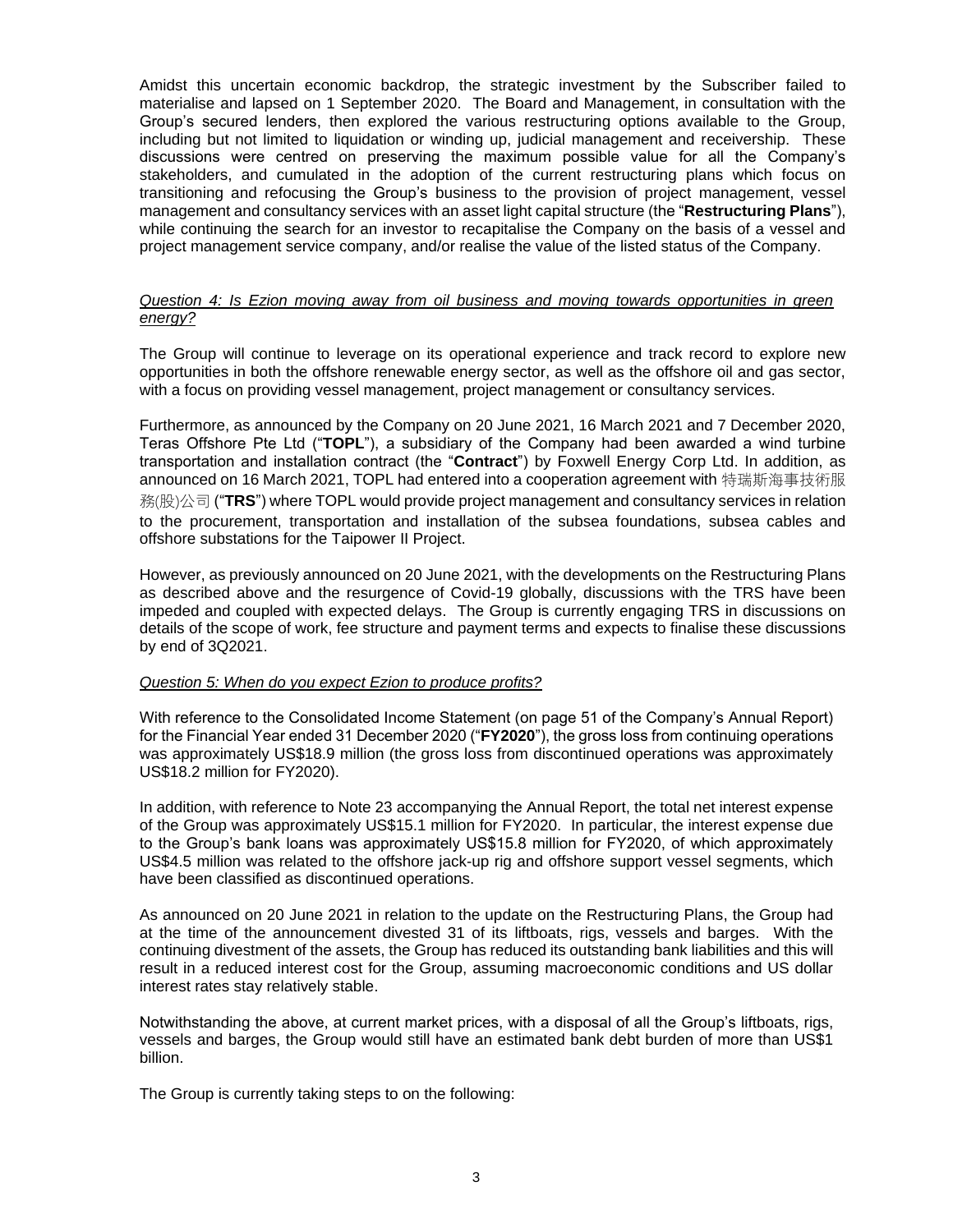- (i) complete a restructuring, and will, at an appropriate time, seek the approvals of its Major Secured Lenders (as defined in the earlier announcements), medium term noteholders, perpetual securityholders, other creditors and shareholders, in order to fully alleviate the debt burden and associated finance costs; and
- (ii) secure more contracts to provide vessel management, project management, or consultancy services to more customers in the energy sectors. Upon the Restructuring Plans being carried out, the Group will then be able to have better clarity on its operational and financial condition, going forward.

#### *Question 6: Shareholders have been very patient for returns from Ezion. Shouldn't they be rewarded with some form of dividends?*

The Board and Management is grateful for the patience and support extended by the shareholders to date and the Company will continue to use its best efforts to preserve the value for all shareholders and other stakeholders.

However, pursuant to the Companies Act (Cap 50 of Singapore), Section 403, dividends may only be payable to shareholders out of profits.

As the Company is in a negative equity position and recorded a net loss for FY2020, the Company is unable to pay dividends to shareholders.

*Question 7: The value of Ezion's shares have declined by 97.21% and is almost a total loss. Is there any reason to keep the company and pay directors and all other overheads, if any. Isn't it better just to liquidate it to prevent further losses & paying expenses for no purpose? Unless the management has a good plan to turnaround the company*?

#### *Question 8: How likely is it to get funding from 3rd party Investors?*

#### *Question 9: What happens if no strategic partners are willing to save Ezion? How long is Ezion going to wait?*

The Restructuring Plans would allow for the Group to dispose of its liftboats, rigs, vessels and barges in an orderly fashion, and maximise the realisation of value from these assets, thereby reducing the debt burden of the Group to the maximum extent possible.

The Company has and will continue to use its best efforts to preserve the value of the Company and the Group. The Group is in the midst of carrying out a further reduction of its headcount to the bare minimum, as required for the sale of the remaining assets of the Group, the new business direction, and reporting and compliance purposes.

The Company is mindful for the Restructuring Plans to not cause further strain on the existing financial resources of the Group. With the further reduced corporate overheads, the Group has obtained approval from its secured lenders to continue funding and supporting the Group until October 2021, to carry out and execute the Restructuring Plans. The Company believes that this will preserve the most value for all stakeholders of the Company in comparison with the other options, including but not limited to judicial management or liquidation.

Should a potential recapitalisation of the Company not materialise, the Company will look to maximise and realise the value of its listed status, in order to maximise recovery for the Company's stakeholders through various methods including but not limited to judicial management or liquidation.

#### *Question 10: When will Ezion shares resume trading?*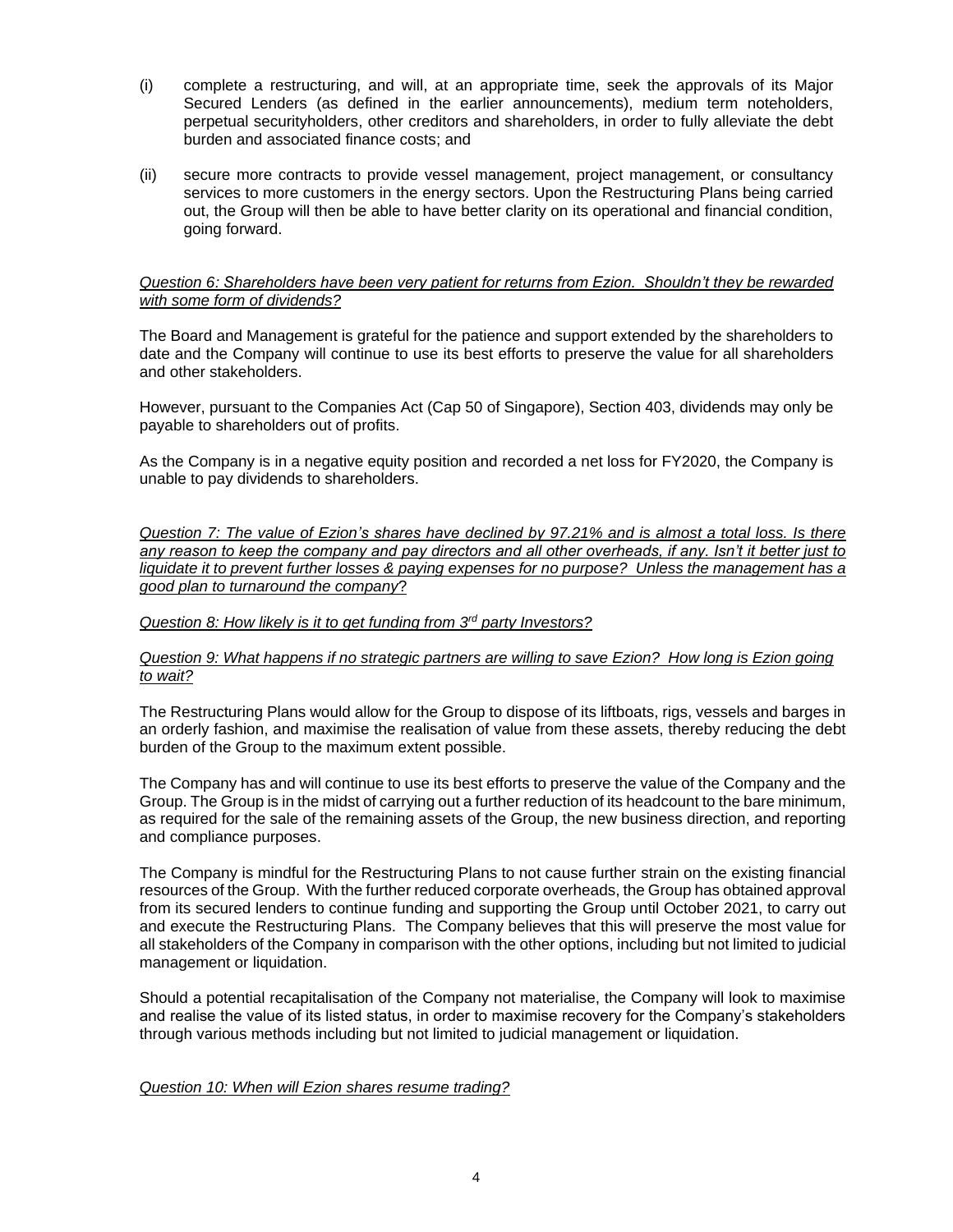# *Question 12: What is the rationale / reason for the extended suspension of the stock (since 2017)?*

*Question 13: If the intent is not to resume trading in the near term due to continuing uncertainty, would the board consider taking the company private?*

## *Question 14: Would the company consider buying out retail investors, who otherwise are similarly "long suffering" and without recourse?*

Since 1 September 2020, when the agreements with the Subscriber lapsed, the Company is no longer in voluntary suspension but is suspended due to going concern reasons under Rule 1303(3) of the Listing Manual as it has no certainty of a potential investor (i.e. no valid subscription agreement(s) signed). In order for the shares to resume trading, the Company would need to return to a solvent financial position and address the going concern of the Company, and this would involve negotiating and securing an investor to recapitalise and/or de-leverage the Company. Such an exercise would be similar to the earlier proposed transactions (as detailed in the response to Questions (1) – (3), and would need to include a debt-to-equity conversion of a very significant portion of the remaining liabilities of the Company after the disposal of all its liftboats, rigs, vessels and barges. The Group is currently in discussions with several potential investors on the basis of a vessel and project management business. Only upon finding a viable investor, will the Company be able to submit a resumption trading proposal in accordance with Rule 1304(1) of the Listing Manual. Subject to the progress of the discussions with these prospective investor groups, the Company may need to apply to SGX-ST to seek an extension for the submission of the trading resumption proposal, which is to be submitted within 12 months from 1 September 2020 (being the date of suspension under Rule 1303(3)).

The Company will continue to update its stakeholders and make the necessary announcements when there are further developments on the above, and will seek the requisite approvals from its stakeholders, including its shareholders, creditors and secured lenders to complete such an exercise in due course.

The Company believes that there is value in the listed status of the Company, and maintaining the listed status of the Company would enable the Company to realise this value which would accrue to the Company's stakeholders, including its secured lenders, unsecured lenders and shareholders.

# *Question 15: What are the chief officers' remunerations? Their pay should be reduced drastically, if not done so yet.*

As previously presented by the Company in the Second Informal Securitiesholders Meeting on 2 October 2017 (presentation slides of which were released in an announcement on the same day), the remuneration structure for all the key management personnel had been revised downwards by the remuneration committee in FY2016 by 37% (as compared to FY2015). This was further reduced by 38% in FY2017, and the key management personnel had volunteered to take a further 20% reduction in FY2020, in further recognition of the increasingly challenging economic backdrop. As such, in line with such further reduction, the remuneration package bands, as announced in the Annual Reports, were revised from being denominated in US Dollars to Singapore Dollars.

Cumulatively, the total reduction in the remuneration packages for all the key management personnel have been reduced by over 77% since FY2015. In addition, in recognition of the challenging industry and financial circumstances that the Group faces, the Group has not declared any annual bonuses to any of its employees for performance periods from FY2016 onwards, and the additional wage supplement component of its remuneration packages for all its employees including its key management personnel was also removed from FY2020 onwards.

In addition to the reductions in remuneration packages, the Group's headcount had also been reduced from 108 employees in 2017 to 59 employees as at 31 December 2020. As previously shared in the Restructuring Plans, the Group is looking at avenues for further cost and headcount reduction and is